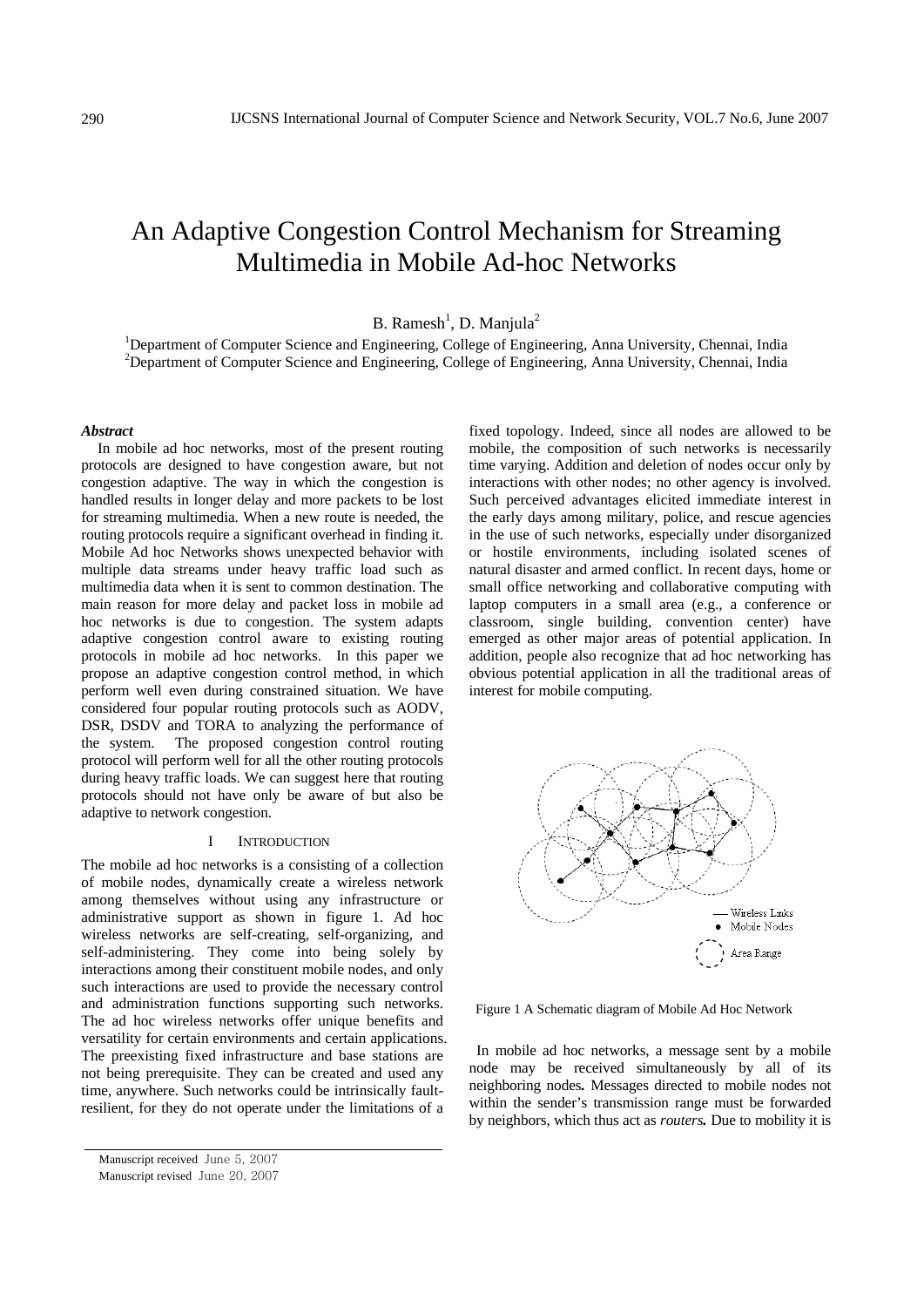not possible to establish fixed paths for message delivery through the network. Mobile Ad hoc networks are composed of mobile stations communicating solely through wireless links [1]. Routing protocols are classified as *proactive or reactive,* depending on whether they keep routes continuously updated, or whether they react on demand.

The routing protocols [2] can also be categorized based on congestion-adaptive versus congestion-un adaptive routing. The congestion unawareness in routing in MANETs may lead to the following issues.

*Maximum delay to find a new route*: Traditional routing protocol takes maximum time for congestion to be detected by the congestion control mechanism. In severe congestion situations, it may be better to use a new route. The problem with an on-demand routing protocol is the delay it takes to search for the new route.

*Huge routing overhead*: In case a new route is needed, it takes processing and communication effort to discover it. If multi-path routing is used, though an alternate route is readily found, it takes effort to maintain multiple paths.

*Heavy packet loss:* Many packets may have already been lost by the time congestion is detected. A typical congestion control solution will try to reduce the traffic load, either by decreasing the sending rate at the sender or dropping packets at the intermediate nodes or doing both. The consequence is a high packet loss rate or a small throughput at the receiver.

The above problems become more visible in large-scale transmission of traffic intensive data such as multimedia data, where congestion is more probable and the negative impact of packet loss on the service quality is more of significance. We have proposed A Novel Congestion Adaptive Routing Protocol which tries to prevent congestion from occurring in the first place and be adaptive should a congestion occur. The ns-2 simulation results show that our protocol significantly improves the packet loss rate and end-to-end delay while enjoying small protocol overhead and high-energy efficiency as compared to AODV [6], DSR [16], DSDV [7] and TORA [20]. Our proposed Novel Adaptive Congestion Control Routing Algorithm protocol tries to prevent congestion from occurring in the first place and be adaptive should a congestion occur.

 The remainder of the paper is organized as follows: Review of all four routing protocols is presented in Section II. The detail observation on constraint environment is discussed in Section III. The proposed congestion control protocol is presented in Section IV. In Section V we investigate simulation results and analysis of obtained results. Finally, Section VI concludes this paper and defines topics for further research.

#### II REVIEW OF ROUTING PROTOCOLS

#### *A AODV (Ad hoc On-Demand Distance Vector)*

AODV (Ad hoc On-demand Distance Vector) is a dynamic, self-starting, multi-hop on-demand routing protocol for mobile wireless ad hoc networks. AODV discovers paths without source routing and maintains table instance of route cache. This is loop free and uses destination sequence numbers. The mobile nodes to respond to link breakages, changes in network topology in a timely manner. AODV also maintains active routes only while they are in use and delete the stale (unused) route. AODV performs Route Discovery using control messages Route Request (RREQ) and Route Reply (RREP) whenever node wishes to send packet to destination. The source node in network broadcasts RREQs to neighbors and uses an expanding ring search technique. The forward path sets up in intermediate nodes in its routing table with a lifetime association using RREP. When route is broken, destination or intermediate node moves RERR to the source node. When RERR is received, source node reinitiate discovery is still needed.

### *B Dynamic Source Routing*

DSR (Dynamic Source Routing) is reactive, simple and efficient routing protocol for multi-hop wireless ad hoc networks of mobile nodes. DSR uses source routing and protocol is composed of two main mechanisms: Route Discovery and Route Maintenance, which works together entirely, on-loop-free routing, rapid discovery when routes in the network change, designed for mobile ad hoc networks of up to about two hundred nodes and to work well even with high rates of mobility. The source route is needed when some nodes originate a new packet destined for some node by searching its route cache or initiating route discovery using RREQ and RREP messages. On detecting the break, DSR sends RERR message to source for new route.

#### *C DSDV (Destination Sequenced Distance Vector)*

The Destination-Sequenced Distance-Vector (DSDV) Routing Algorithm is based on the idea of the classical Bellman-Ford Routing Algorithm with certain improvements. Every mobile station maintains a routing table that lists all available destinations, the number of hops to reach the destination and the sequence number assigned by the destination node. The sequence number is used to distinguish stale routes from new ones and thus avoid the formation of loops. The stations periodically transmit their routing tables to their immediate neighbors. A station also transmits its routing table if a significant change has occurred in its table from the last update sent. So, the update is both time-driven and event-driven.

The routing table updates can be sent in two ways: - a "full dump" or an incremental update. A full dump sends the full routing table to the neighbors and could span many packets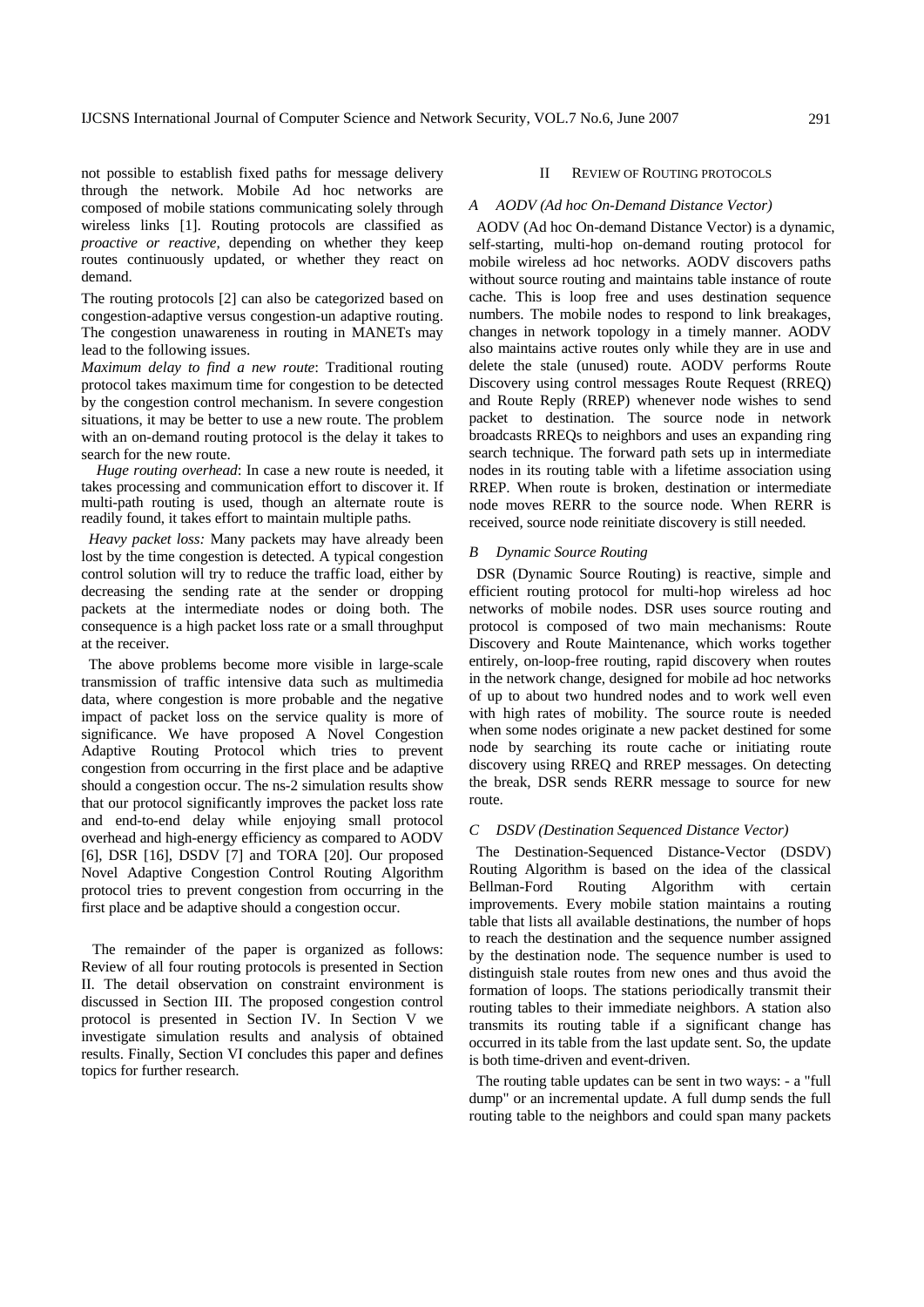whereas in an incremental update only those entries from the routing table are sent that has a metric change since the last update and it must fit in a packet. If there is space in the incremental update packet then those entries may be included whose sequence number has changed. When the network is relatively stable, incremental updates are sent to avoid extra traffic and full dump are relatively infrequent. In a fast-changing network, incremental packets can grow big so full dumps will be more frequent.

#### *D TORA (Temporally Ordered Routing Algorithm)*

The Temporally-Ordered Routing Algorithm (TORA) is "an adaptive routing protocol for multi-hop networks". TORA is a distributed algorithm so that routers only need to maintain knowledge about their neighbors. TORA also maintains states on a per destination basis like other distance-vector algorithms. It uses a mix of reactive and proactive routing. Sources initiate route requests in a reactive mode. At the same time, selected destinations may start proactive operations to build traditional routing tables. Usually, routes to these destinations may be consistently or frequently required, such as routes to gateways or servers. TORA supports multiple path routing. It is said that TORA minimizes the communication overhead associated with adapting to network topology changes. The reason is that TORA keeps multiple paths and it does not need to discover a new route when the network topology changes unless all routes in the local route cache fail. Hence, the trade off is that since multiple paths are used, routes may not always be the shortest ones.

TORA uses the concept of *height* associated with a certain destination to describe the routing metric used by routers. Like water flows in pipes, routers with higher heights may forward packet flows to neighbors with lower heights. Note that since heights for routers are associated with particular destinations, the paths to forward packets are also associated with the corresponding destinations. In networks using TORA, an independent copy of TORA runs for each possible destination. So for different destinations, routers may have different heights and links can have different directions.

#### III OBSERVED PROBLEM IN CONSTRAINED SITUATION

The experiments are conducted with six CBR traffic sources sessions between common destination using AODV, DSR, DSDV and TORA. We have considered three performance metrics such as Packet Delivery Ratio, Average End-to-End Delay and Routing Overhead. In normal case AODV outperforms better than routing protocols. The TORA performs better than DSDV.



Figure 1 Performance of Routing Protocols in Constraint Situation

But under constraint situation the same routing protocols behaves differently. With the six CBR traffic sources to a common destination, AODV suffers degradation up to 35% whereas DSR suffers only 10% compared to normal situation. TORA suffers degradation of 45% whereas DSDV suffers only 15%. On comparing their performances, it was observed that DSR performs better than other three routing protocols. The main reason for performance degradation in packet delivery ratio is due to packet drops by the routing algorithm after being failed to transfer the data in the active routes. There are several reasons for packet drops such as network partitioning, link break, collision and congestion in the ad hoc networks. The main important property of routing algorithm is quick link recovery through efficient route maintenance. Therefore the DSR routing protocol has fast reaction for link recovery and finds alternative path (during congestion) in compared with AODV and other routing protocols in the given situation. This is shown in the Figure 1.

## IV PROPOSED NOVEL ADAPTIVE CONGESTION CONTROL ALGORITHM

The Algorithm is designed to ensure the high availability of alternative routes and reduce the rate of stale route.

## *A Protocol Design*

Every node appearing on a route warns its previous node when there is congestion. The previous node uses "non congested" route to the node on the main route.

The congestion may result in any of the following reasons:

- Lack of buffer space
- Link load exceeds the carrying capacity
- Redundant broadcasting packets
- Number of packets timeout and retransmitted
- Average Packet Delay/ Standard Deviation of Packet delay
- Number of nodes increases
- *B Congestion Status Indicator:*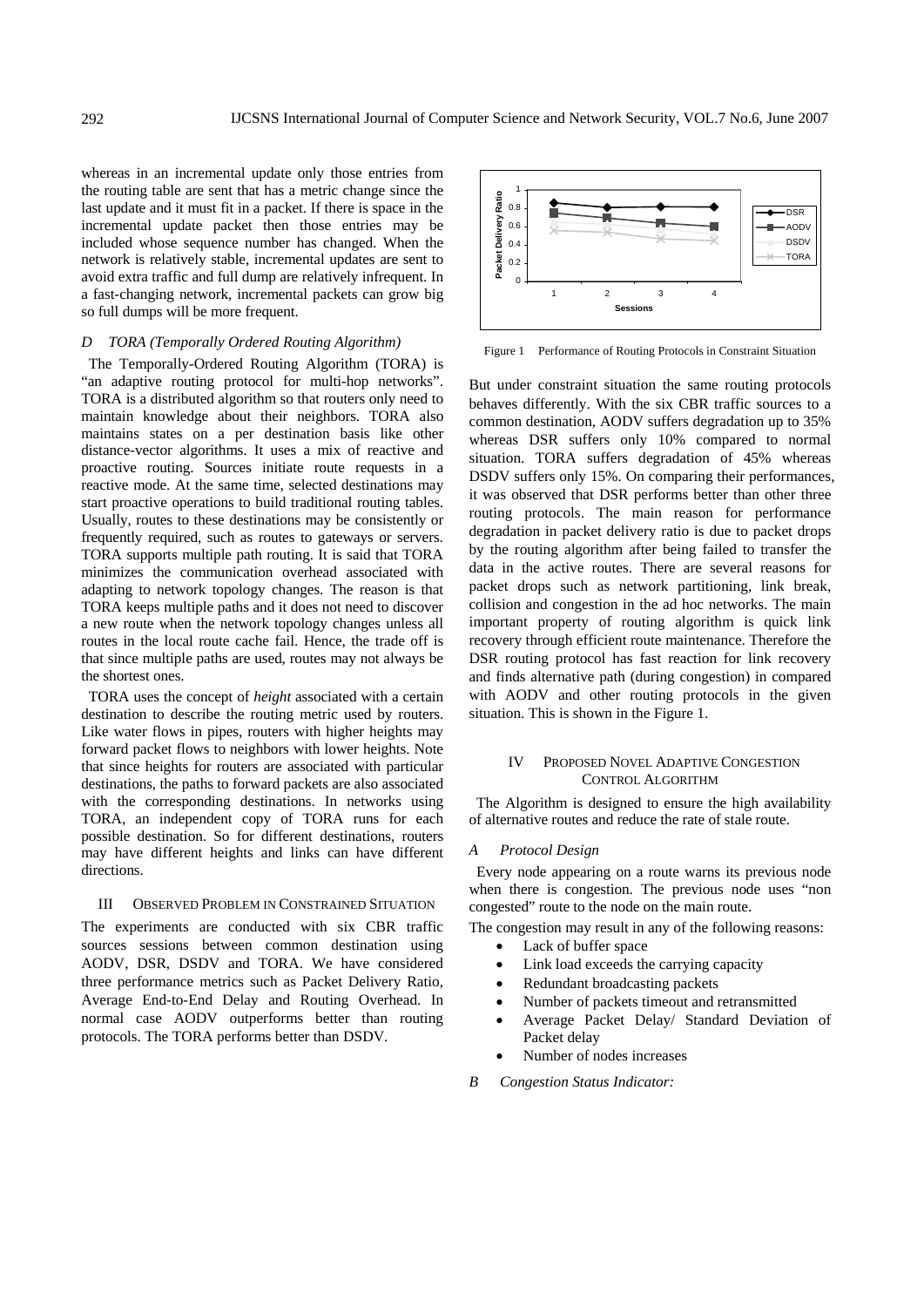By checking the occupancy of link layer buffer of node periodically the congestion status  $C_s$  can be estimated.

 $C_s$  = Number of packet buffered in Buffer / Buffer Size.

Congestion can be indicated by three statuses "Go", "Careful" and "Stop"

- $\triangleright$  *"Go"* indicates there is no congestion with  $C_s \leq \frac{1}{2}$
- ¾ *"Careful"* indicates the status likely to be congested with  $\frac{1}{2} \leq C_s \leq \frac{3}{4}$  and
- ¾ *"Stop"* indicates the status already congested, ¾  $\leq C_s \leq 1$ .

## *C Novel Adaptive Congestion Control Algorithm*

Every entry in the table is unique to a destination. *MainTable [N, D]* specify the entry for destination D in the routing table of node N and *MainTable [N, D].attr* specify the value for the attribute attr. The traffic can be reduce by dropping RREQ packets when congestion status is "stop" and also stop broadcasting RREQ packets.

*Step 1: [Set the Main Routing table metric attribute.]* 

*MainTable [N, D].nc\_metric = 1.* 

*Step 2: [Set the Destination node and Its congestion status as "Go"]* 

Set *MainTable [N, D].nc\_hop* = D

Set *MainTable [N, D].hop\_status* = "Go"

Step 3: [for every other node, Set Main Table has no congested node]

*MainTable [N, D].nc\_hop* = -1

Step 4: [Node N receives a Update packet from its next main node  $N_{\text{next}}$ ]

*If MainTable [Nnext, D].nc\_status = "stop" and MainTable*   $[N_{\text{next}}\ D].$ nc\_status = "careful" then node *N* initiate non congested route discovery process toward node of *N* obtained from the update packet.

Step 5: [Non congested route search]

(i) Non congested request packets set TTL to 2 x k. where k is distance between Node N and non-congested Node P on the main route.

(ii) Drop non-congested request if arriving at a node already present on the Main route.

Step 6: Remove the entries in the Non-congested Table if timeout occurs after certain period.

Step 7: [Traffic splitting effectively reduces the congestion status at the next main node.]

(i) If next Main node *MainTable [N, D].hop = "stop"* the incoming packets will follow Main Link

 $N \rightarrow$ *MainTable [N, D].hop and* 

with probability *p = MainTable [N, D].prob = 0.5* 

(ii) Non congested link  $N \rightarrow \text{MainTable}$  [N, D].nc\_hop will have equal chance  $(I-p = 0.5)$ 

## V PERFORMANCE EVALUATION AND RESULTS ANALYSIS

We have implemented proposed protocol using Network Simulator NS-2 [15] version 2.28. We compared e-CARA to DSR, AODV, DSDV and TORA the most popular MANET routing protocols. In following sections observations are discussed.

## *A Simulation Parameters*

The network consists of 25 nodes in a 1500m x 800m rectangular field. The MAC layer was based on IEEE 802.11 CSMA and interface queue at MAC layer could hold 50 packets. The nominal bit rate is 2 Mbps and transmission range is 250 m. The routing buffer at the network layer could store up to 128 data packets. The random waypoint model [19] was used with maximum node speed of 4m/s as suggested in [18]. The traffic loads can be illustrated either varying the number of connections with fixed packet rate or varying the packet rate with fixed number of connections. The simulations were run for 900 seconds with 25 connections generated. For each connection, the source generated 512-byte data packets at a constant bit rate (CBR).

### *B Performance Metrics*

We have considered three important metrics for the analysis of the results obtained. 1) The *packet delivery ratio* (PDR) which is defined as the ratio between payload packets delivered to the destination and those generated by the source nodes; 2) The average packet delay which can be defined as the delay for sending packets from source node to the destination node. This metrics includes all the possible delays caused by buffering during the route discovery latency, queuing at the interface queue, retransmission delays at the MAC layer, and propagation and transfer times; 3) The *routing overhead* defined as the number of packets carrying control messages for route discovery and routing to the number of packets carrying payload.

#### *C Simulation Result Analysis*

The results were collected as average values over 15 runs of each simulation setting. We kept the fixed of connections to 20 and varied the packet rate. The improvement of protocol with Packet Delivery Ratio over other routing protocols is shown in Figure 2.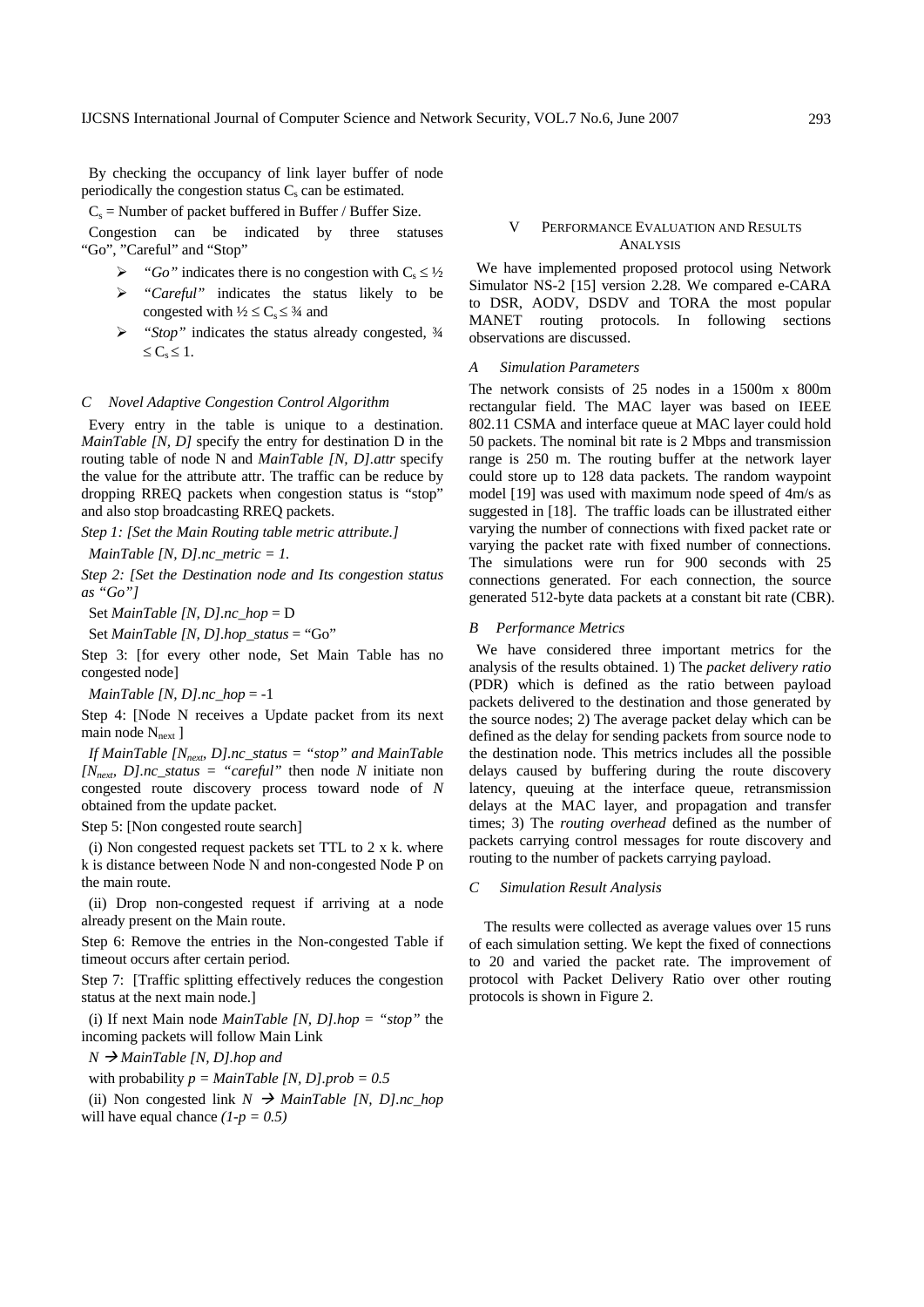

Figure 2 Packet Delivery Ratio Vs Packet Rate

In regard of Packet Delivery Ratio, both AODV and e-CARA outperforms DSR, DSDV and TORA. This is because packets are lost due to congestion in DSR were more than in the other routing protocols. When packets rate was small, AODV delivered more packets than congestion control algorithm. This is due to less network load. With increase in the traffic of packet rate 20 packets/sec, 30 packets/sec and 40 packets/sec, proposed protocol successfully delivered packets more than AODV and other routing protocols. Similarly, for end-to-end delay we have computed worse case, which is shown in Figure 3. The proposed protocol improved over AODV by 63.76%, DSR even better by 77.42%, DSDV by 79.12% and TORA by 80.67% in worst case. The delay variation less than that of AODV and DSR which makes our protocol more suitable for multimedia kind of applications as shown in Figure 3.



Figure 3 Average End-to-End Delay Vs Packet Rate.

The routing overhead incurred by e-CARA is very less when compared to other routing protocol. This is shown in Figure 4.



Figure 4 Normalized Routing Overhead Vs Packet Rate.

When packet rate was 50 packets/sec the proposed protocol incurred less routing head and delivered 21.34% more data than AODV. This because, upon link breakage, AODV tried to establish a new route to the destination by broadcasting RREQ and RREP packets, congestion control protocol tried to make use of non congested available route and uses route request packets very often. The overhead to maintain non-congested paths in proposed algorithm is kept small by minimizing the use of multiple paths.

## VI CONCLUSION

Most of the MANET protocols are not adaptive to congestion and cannot handle the heavy traffic load while offering services to multimedia applications. The proposed novel adaptive congestion control protocol enjoys fewer packet losses than routing protocols in a constraint situation. The non-congested route concept in the algorithm help next node that may go congested. If a node is aware of congestion ahead, it finds a non-congested route that will be used in case congestion is about to occur. The part of incoming traffic is split and sent on the non-congested route, making the traffic coming to the congested node less. Thus congestion can be avoided. Proposed Algorithm does not incur heavy overhead due to maintaining of non-congested paths. It also offers high Packet Delivery Ratio when the traffic in heavy. The delay incurred while establishing is low because of using existing non-congested paths. Thus the proposed algorithm in mobile ad hoc networks is especially designed for multimedia applications.

#### **REFERENCES**

- [1] G.S. Lauer, Packet-Radio Routing, in: *Routing in Communications Networks,* Editor: M.E. Steenstrup (Rentice-Hall, 1995), Ch. 1, 35, 1-396.
- [2] S. Ramanathan, M.E. Steenstrup, A Survey of Routing Techniques for Mobile Communications Networks, *Mobile Networks and Applications,* Vol.] (1996), 98- 104.
- [3] D.B. Johnson, D.A. Maltz, Dynamic Source Routing in Ad Hoc Wireless Networks, in: *Mobile Computing,* Editors: T. Imielinski and H.F. Korth (Kluwer Academic Publishers, 1996), Ch.5, 153-181.